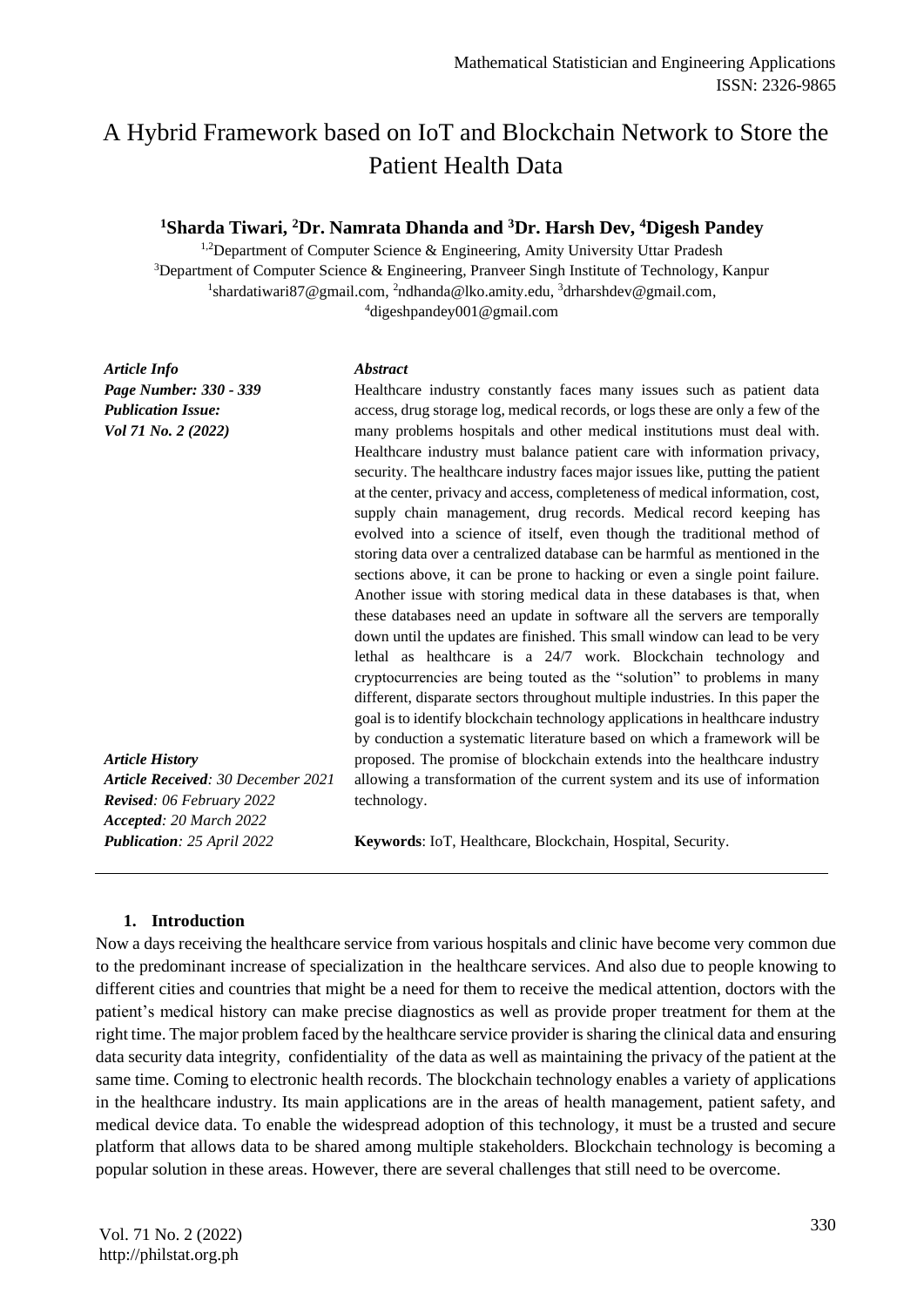EMR: An Electronic medical record or EMR is a digital copy of a patient's medical history. It is a file containing the key information such as diagnosis, prognosis, lab investigation reports and so on. Improving electronic medical records is a very crucial element in improving the overall healthcare intelligence [2]. Healthcare systems around the globe are struggling with the problem of data siloes, both the patients and their healthcare providers have an incomplete record of their medical history. Implementing blockchain technology with EMR can provide the necessary solution to this issue and provide a seamless interoperability of healthcare data [3, 4]. However, permissionless or public blockchain are not suitable for such uses as any anonymous person who is a part of the network can have access to the data. This is mitigated by the usage of permissioned or private blockchain network [5] which limits the exposure of the medical data to the outside or unwanted people. Another aspect of implementing blockchain is a patient controlled or patient driven care, this means that the patient has control over who can access or view their own medical data [6]. Patient data is often surrounded by various laws for privacy in many countries. Data on blockchain is visible to everyone on the network. This can be mitigated by using a private blockchain system rather than a public blockchain. In a private blockchain network the participants need permission to join and access the data whereas a public blockchain network is open to everyone who has access to internet such type of network can possess many security concerns regarding privacy. This can revolutionize the healthcare industry which currently revolves around institution-based care. This gives the patient the opportunity to make better decision regarding their own healthcare treatment. Blockchain enables the patient to have control over the access protocols and can decide whom to give access with the help of a program called as Smart contracts, which are cleverly written lines of code. These codes are executed when a predefined set of conditions are met. These are self-executing lines of code. As the data in these EMRs are secured using cryptographic hash functions. It is economically viable to verify the integrity of the transaction on the blockchain [7]. Blockchain technology has gained momentum in the past few years, yet it still has a long way to go with regards to implementation in Electronic Medical Records. However there have been few implementations of this technology in EMRs. The paper [8] designed an architecture which utilizes a smart app on a smart phone and enables the patient to have access and control over their own data. It utilizes the blockchain as a storage system for the data, but this paper does not mention any use of private blockchain network. As mentioned above using a private blockchain network limits the access to a limited people. A prototype "Med-Rec" [9] design provides a proof of-concept system, which utilizes the decentralization feature of this technology to contribute to a secure, interoperable EMR system. This prototype uses Ethereum smart contracts, the Med-Rec provides patients with comprehensive record review of their medical record. This system prioritizes open APIs and network structure transparency. However, this prototype does not store medical records. It only stores a hash of the record on a blockchain. Another prototype called Med Share [10] was introduced which is a safe and secured blockchain system for medical data exchange among different untrusted parties. Med-Share could be used to share medical data and maintain electronic health records among cloud service providers, hospitals, and healthcare research entities, with greater data provenance, personalized audit control, and minimal possible threats to data security and privacy. The main challenge faced by Med-Rec is the mining incentives, in exchange for sustaining and securing the network via Proof of Work consensus protocol, the miner get access to aggregate, anonymized data. Health Chain [11] which is a patient-centered blockchain framework. It was designed to boost the patient involvement and regulated. This system disseminated the data in a secure and interoperable environment. This is a permissioned blockchain system. Hospitals, Research institutions and Government agencies have the authority to manipulate the blockchain within a private network. Together these form a consortium network which manage the Health Chain network. The benefit of using blockchain with EMRs is that there is only single true version of the records with both, the patient, and the healthcare providers.

In order to create a secure and reliable IoT platform for healthcare, it is necessary to have an infrastructure for storing all the required data. Blockchain technology can solve this problem. It can also be used for secure remote patient monitoring and compliance with HIPAA and other regulations. In this article, we will discuss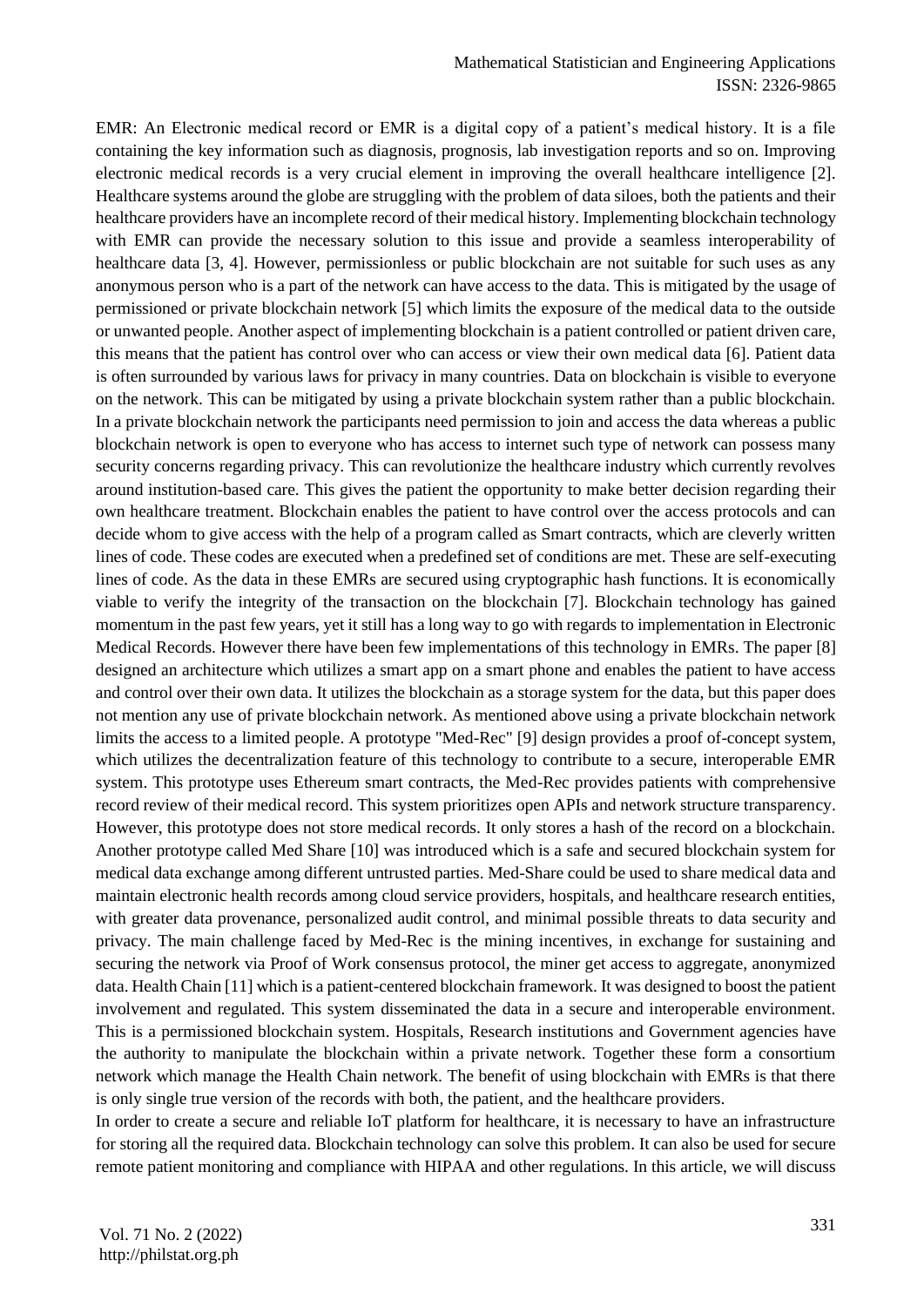what makes blockchain such a good option for healthcare. Also, we will cover how healthcare IoT solutions use smart contracts to ensure data security. IoT devices can be used to reduce medical errors. They also provide more detailed information and improve patient care. These devices help healthcare professionals analyze emergency situations remotely, including identifying problems and alerting them before arriving [12]. They also help healthcare providers provide real-time health information to patients and physicians. In some cases, healthcare IoT can help prevent pandemics by providing accurate data on patient conditions. For example, a patient's blood pressure can be automatically measured, and they can receive preventive health care from the wearables that they have. The Internet of Things has great potential in numerous domains, including healthcare. Mettler and others have discussed its application to the smart city and drug supply chain. These researchers also show how blockchain is used in drug supply chains. By using this technology for data management, patients can be empowered and prevent counterfeiting. The authors conclude that blockchain can be used for healthcare IoT applications. They highlight some of the challenges associated with developing these systems

## **1.1 Blockchain**

It is a decentralized distributed ledger on a peer-to-peer network. That consists of a list of chronologically arranged block. Its 1<sup>st</sup> block is called genesis block, and block beforeany given block is called as the parent block each block basically consists of two parts header and body [13]. Header consists of version which specified the block validation rules. Hash of the previous block ensures that if any changes made in the previous block, then the changes will do current block header. Time stamp is creation of time of the block. Markle root is obtained by hash of all the transaction in that block. 4-bit unique number which is used only once in the communication.



**Figure 1: Blockchain Blocks Generation**

## **1.2 Core Component of Blockchain**

First is the node or peer it is basically a device or a computer in blockchain network. that contains the copy of all the transaction is exchange of informationbetween the two blockchain address. Block is a group of transaction, if anyone wants to add new block into the blockchain then certain block verification process needs to be done by specific most [14]. And those are done by miner consensus is an agreement reached by all the peersin the blockchain network an any transaction in the network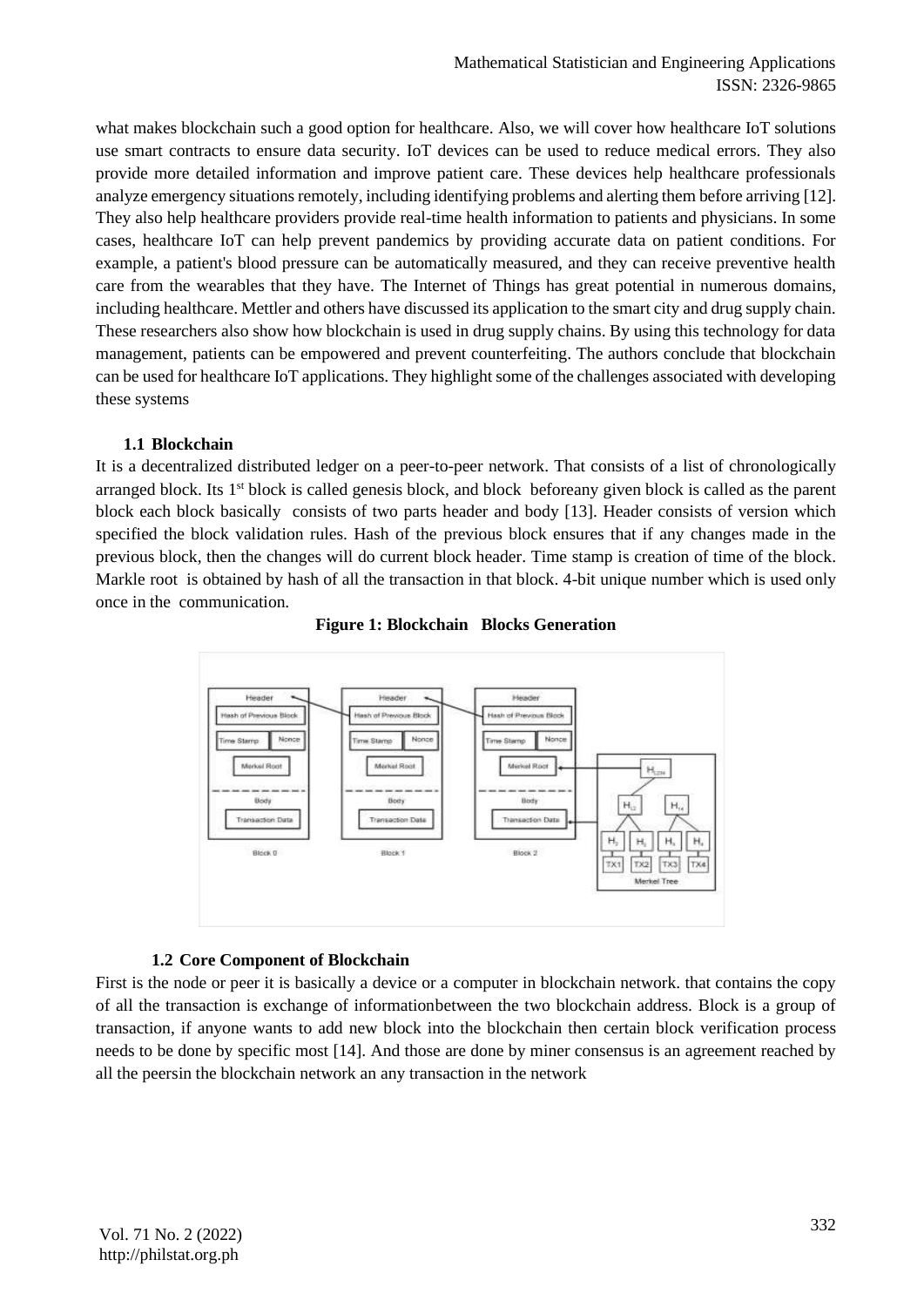

**Figure 2: Blockchain Network Core Component**

## **1.3 Types of Blockchain**

Public Blockchain (permissionless)- It is also called permissionless blockchain, everyone can access the public blockchain and participant in the transaction. Public blockchain is fully decentralized. their fore no central authority and all the peers in the network has equal authority. Ex- Bitcoin, Litecoin, Ethereum Private Blockchain (permissioned)-It is also called permissioned blockchain, Restriction on who can join the network and who can participate in the transaction. It is used by companies for internal uses. It is centralized in nature i.e., organization have full authority over the network Hyperledger fabric

## **2. Proposed Blockchain Framework for healthcare**

Blockchain and Hyperledger fabric: Blockchain stored data cryptographically secure which solves the problem related to security of data. And fabric provides CA, & MSP component the provides secure identities for the user which are connected to the network that solves the problem of authentication and authorization. Fabric is permissioned blockchain, so the data remain confidential for the outside world. It comes with a distributed nature so availability will be solved [15]. Blockchain records are immutable, so data integrity problem has been solved. Scalability has been solved because several peers and usually can be applied here in the network. All the modules are pluggable. We can use the different database as well as the fabricSDK is available in different programming language like GO, JAVA, JAVA script, Type Script.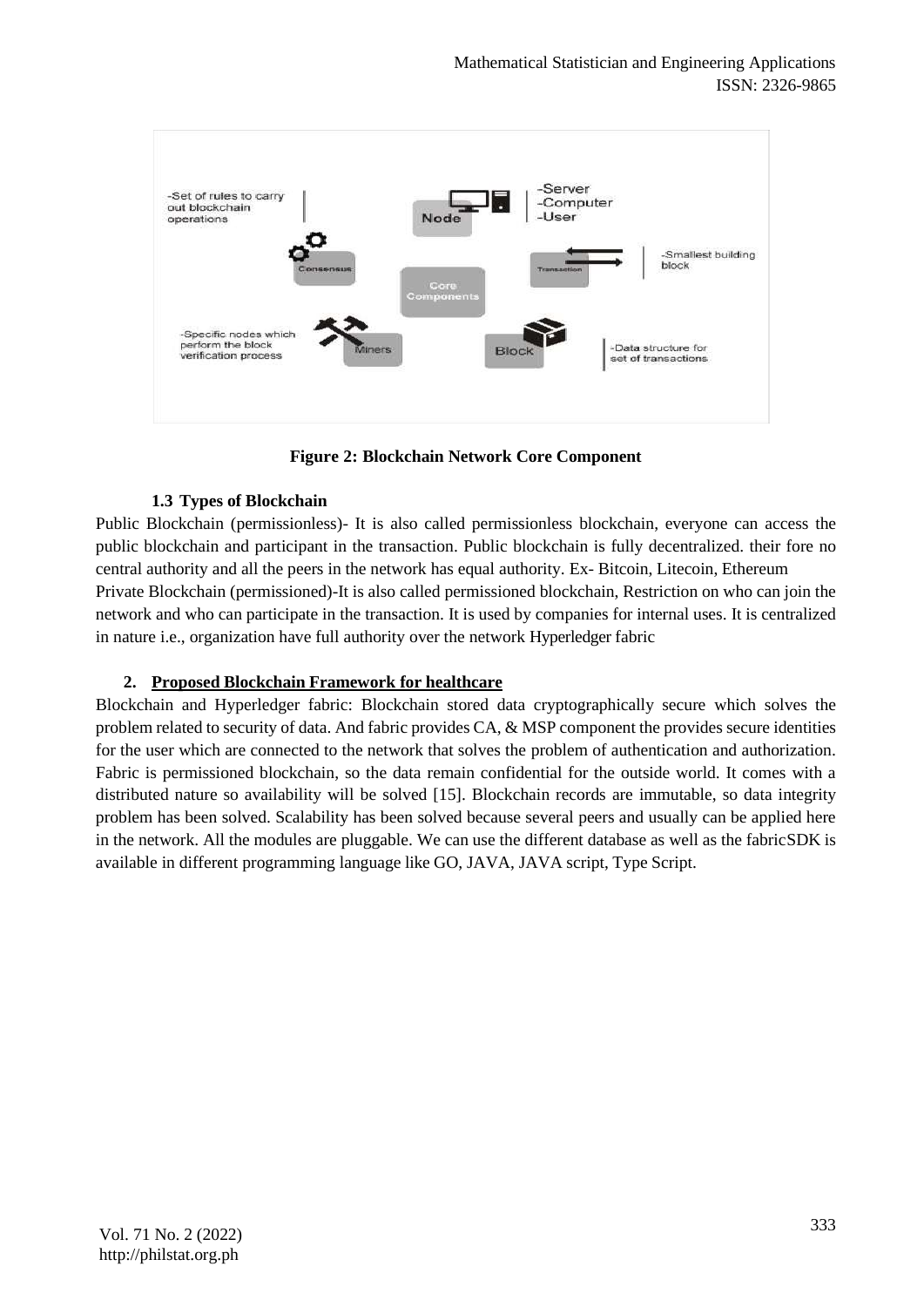

**Figure 3: Proposed Blockchain Framework for healthcare**

The sharing of data among different medical devices and healthcare providers plays a crucial role in an IoT network. However, one of the major issues in secure data sharing is data fragmentation. Data fragmentation may lead to a gap in information across healthcare providers, who are associated with a single patient. Insufficient information may hamper the treatment process. Blockchain technology is used to solve the problem of data fragmentation and helps the healthcare centers to establish a connection among the data repositories that are present in the network. This further ensures secure and protective sharing of sensitive medical information and increases transparency between the doctors and patients. Blockchain technology also promotes collaboration among healthcare providers and organizations to do qualitative research. The secure transmission in blockchain technology can be due to three factors. First, it contains an immutable "ledger" that can be accessed and controlled by people. It ensures that once a record is stored in the ledger, it cannot be modified. Further, each transaction in the ledger must follow certain predefined rules. Second, blockchain is a distributed technology and operates simultaneously from multiple devices, computers, etc. Third, blockchain follows the agreement rules and data exchange policies with a smart contract mechanism. The smart contract manages identity and sets out permissions to access different electronic medical reports (EMRs) that are stored in the blockchain [11]. It means doctors are only allowed to go through those EMRs to which they have been permitted.

## **2.1 Blockchain For EHR System**

Organization in fabric component are hospitals in the real world. Hospitals are same interest connected to the same channel, if new hospital wants to connect or maintain some another form of data so they will form a new channel, the new hospital will be connected on the existing channel only after approving the hospitals which are configured in the channel configuration. The patient data will be treated asa asset in the fabric. All the data stored in blockchain database, fabric framework provides gate history API which is used to retrieve patient data and will be showed to the doctors. So that take the proper understanding of the patient's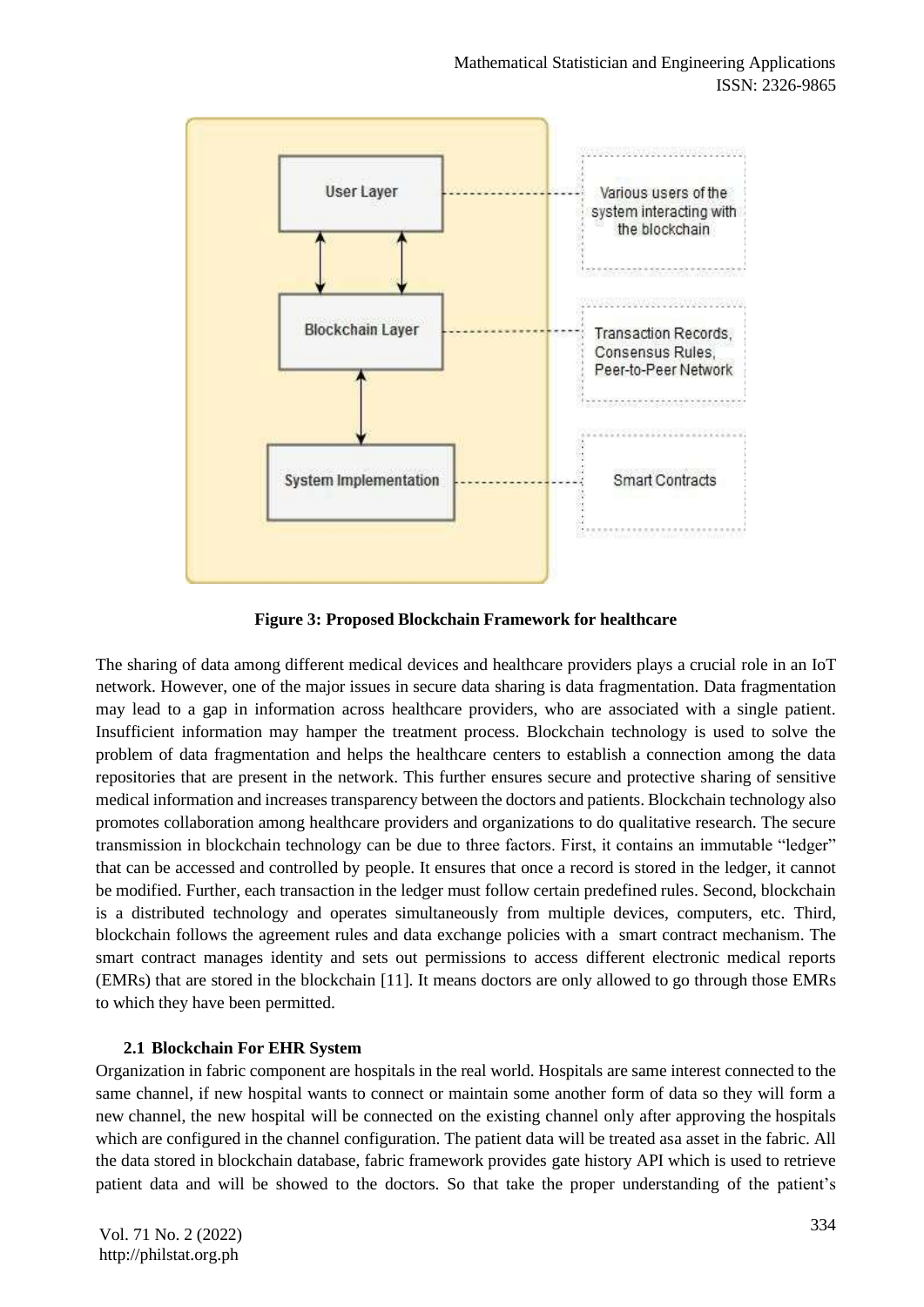conditions.

.

**Use Case for Admin:** Admin use case are really simple .it will create only patient with personaland medical details and create doctors and view the list of patients with limited information off patient data



**Figure 4: Admin Use Case**

**Use Case for Patient:** Patient can view only self-details all fields can be able to edit personal details. Also the patient will be able to view list of doctors are available in all hospitals. can be able to give permission to a doctor as well as revoke the permission of that doctor. View the history of its own data.



**Figure 5: Patient Use Case**

**Use Case for Doctor:** Doctor can view self-details as well as the list of patients who gave access for the same doctor. Doctor can be able to view and edit medical details of the patients also be able to view medical history of patients.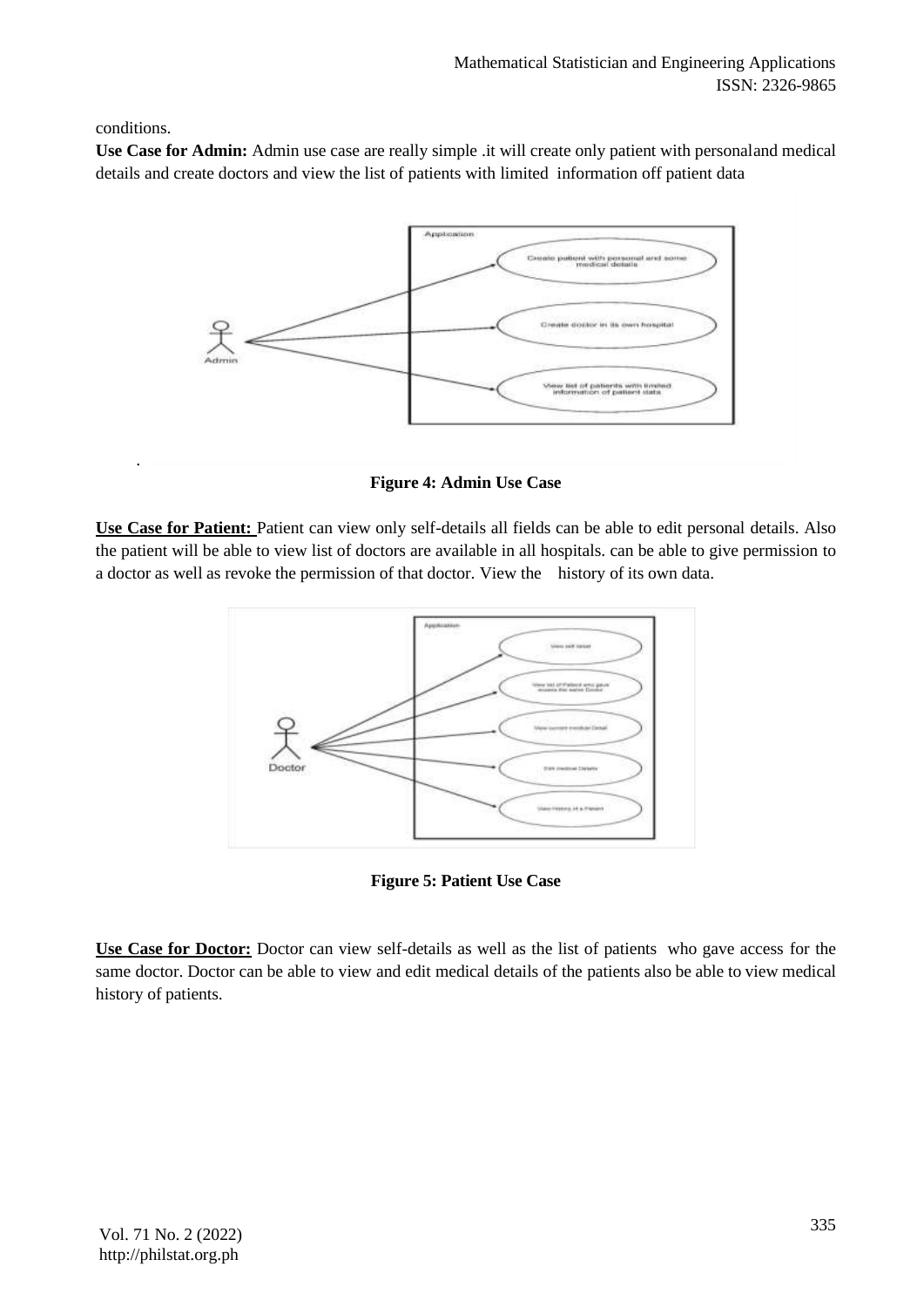

**Figure 6: Doctor Use Case**

3. **Architecture of Hyperledger Fabric:** Network has been established by the blockchain operator and all the peers in the organization are docker running container fabric SDK has been used to connect this network. SDK is written in Java script and use node JS server is used to handle the backend nodes. The user interface is developed in Angular JS. Redis is the key value paid database which is used for to store doctor's credential mainly username and password. In the network order organization initiates the blockchain .it create the first block in the blockchain which is genesis block other two organization (Hospital 1 and Hospital 2) comes together and form a channel named hospital channel ,it is only channel in this network.it is connected to hospital channel configuration .Hospital 3 is an additional organization ,so if hospital 3 wants to connect these channel ,hospital 1 and hospital 2 given approval .every hospital peers on each peers one ledger and one smart contract . the ledger is a combination of world state and transaction law in world state. We use couch DB and 3 smartcontract its main business logic for admin, patient and doctor which is deployed on every peer.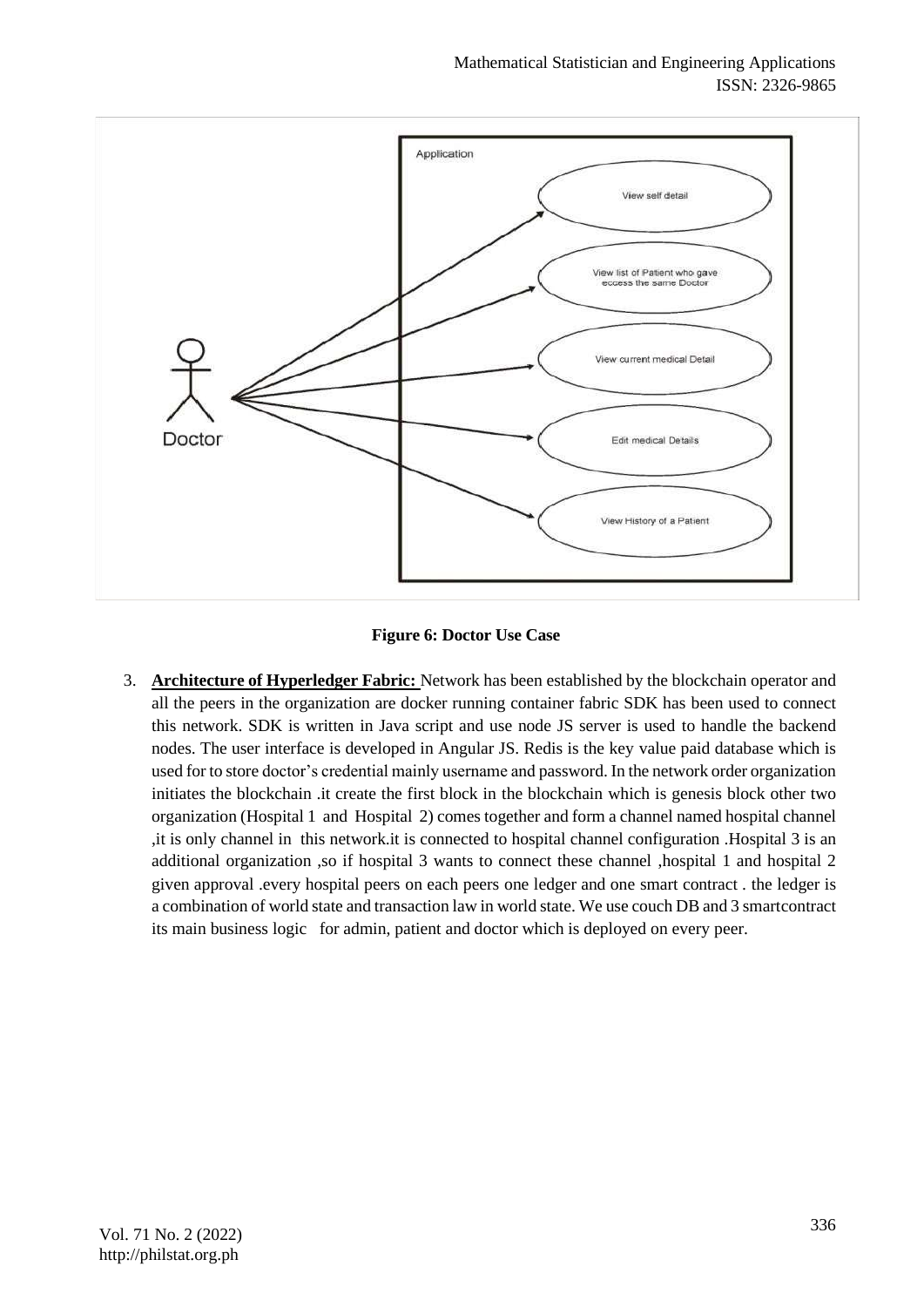

**Figure 7: Network System Architecture**

# **4. Algorithm: Smart Contract for Patient Records**

Algorithm has five functions that are to define roles, add, view, update and deleterecords. **Algorithm 1 Smart Contract for Patient Records** Define User Assign Roles: **function** Define Roles (New Role, New Account )add new role and account in roles mapping end function **Add Patient record** Add Data: **function** Add Patient Record ( *contains variables toadd data* ) **if** ( $msg.sender = doctor$ ) **then** add data to particular patient"s recordelse Abort session end if end function Retrieve Data: View Patient record **function** View Patient Record ( patient id )**if** ( msg.sender  $=$   $=$  doctor  $\parallel$  patient) **then if** ( patient id)  $=$   $=$  true **then** retrieve data from specified patient ( id )return (patient record) to the account that requested the retrieveoperation else Abort sessionend if end if end function Update Patient record function Update Patient Record ( contains variablesto update data )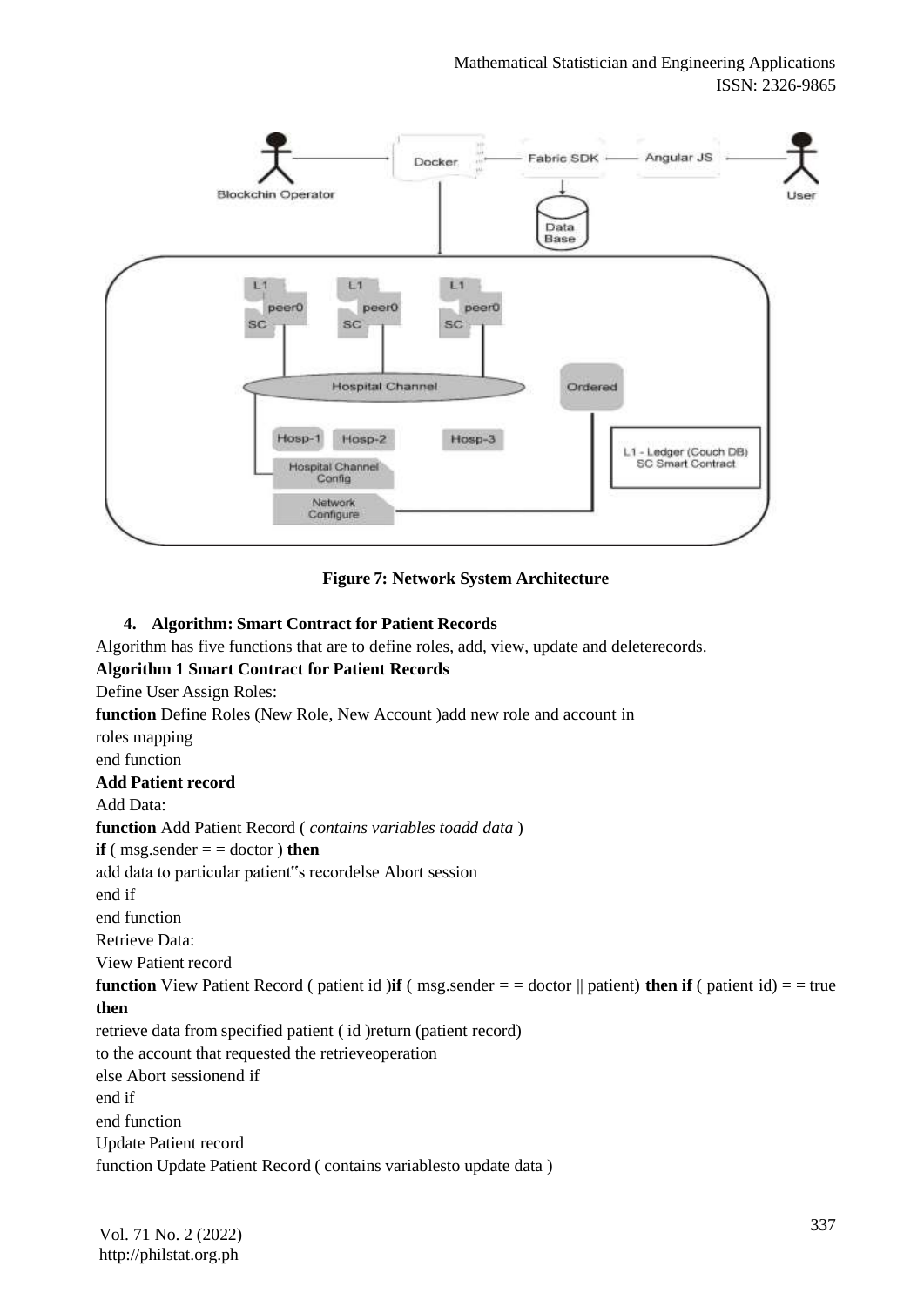if ( $msg.sender = doctor$ ) then if (  $id =$  = patient id && name = = patient name )then update data to particular patient"s recordreturn success else return failend if else Abort sessionend if end function Delete patient data function Delete Patient Record ( patient id )if(msg.sender  $=$   $=$  doctor ) then if ( $id =$  = patient id) then delete particular patient"s recordreturn success else return failend if else Abort sessionend if end function

#### **5. Conclusion**

There are five major parts to the Blockchain Healthcare IoT system. First, it involves the use of smart contracts to secure patient data. Then, there is the layer 2 or core layer, which contains representative nodes of all the medical parties. The third layer is the higher layer, where processing takes place. Ultimately, the end result is a decentralized and secure system. One of the most compelling use cases for Blockchain Healthcare IoT is remote patient monitoring (RPM). This technology can also be used in the development of wearable healthcare IoT devices that monitor vital signs. However, these systems still face several challenges. One of these challenges is data ownership. Healthcare data is often shared without the patient's consent, and the data stored in them can be stolen if not protected. In addition to this issue, blockchain does not provide a standardized platform to facilitate the exchange of data among healthcare institutions. In addition, if two remote patient monitoring applications use different blockchain platforms, they may not be compatible with each other. Second, healthcare IoT and Blockchain technologies are expected to improve the efficiency of health care facilities. These technologies will improve the network's scalability and support low-end devices. While it is expected that the combination of Blockchain and IoT will improve the quality of healthcare, it is important to note that implementing Blockchain in this industry will likely not be a walk in the park. However, the benefits of Blockchain and IoT are immense and can improve the health care sector.

This framework is only for data storage for enhancing the ability of the system. We include machine learning for quick decision. In this framework permissioned blockchain is uses to store data and data produced by this system is reliable data so this can be also used by any external agency. It may be a government agency, insurance company or defense sector or any other private company. The proposed framework data is reliable secure and save so that any organization or research person can use this data on based on own requirement.

#### **References**

- [1]. Oikonomou, F.P.; Pelekoudas; Ribeiro, J.; Mantas, G.; Bastos, J.M.C.S.; Rodriguez, J. A Hyperledger Fabricbased Blockchain Architecture to Secure IoT-based Health Monitoring Systems. In Proceedings of the 2021 IEEE International Mediterranean Conference on Communications and Networking (MeditCom), Athens, Greece, 7–10 September 2021. [**Google Scholar**]
- [2]. Oikonomou, F.P.; Mantas, G.; Cox, P.; Bashashi, F.; Gil-Castineira, F.; Gonzalez, J. A Blockchain-based Architecture for Secure IoT-based Health Monitoring Systems. In Proceedings of the IEEE 26th International Workshop on Computer Aided Modeling and Design of Communication Links and Networks (CAMAD), Porto, Portugal, 25–27 October 2021; pp. 1–6. [**Google Scholar**] [**CrossRef**]
- [3]. Papaioannou, M.; Karageorgou, M.; Mantas, G.; Sucasas, V.; Essop, I.; Rodriguez, J.; Lymberopoulos, D. A Survey on Security Threats and Countermeasures in Internet of Medical Things (IoMT). *Trans. Emerg. Telecommun. Technol.* **2020**, *23*, e4049. [**Google Scholar**] [**CrossRef**]